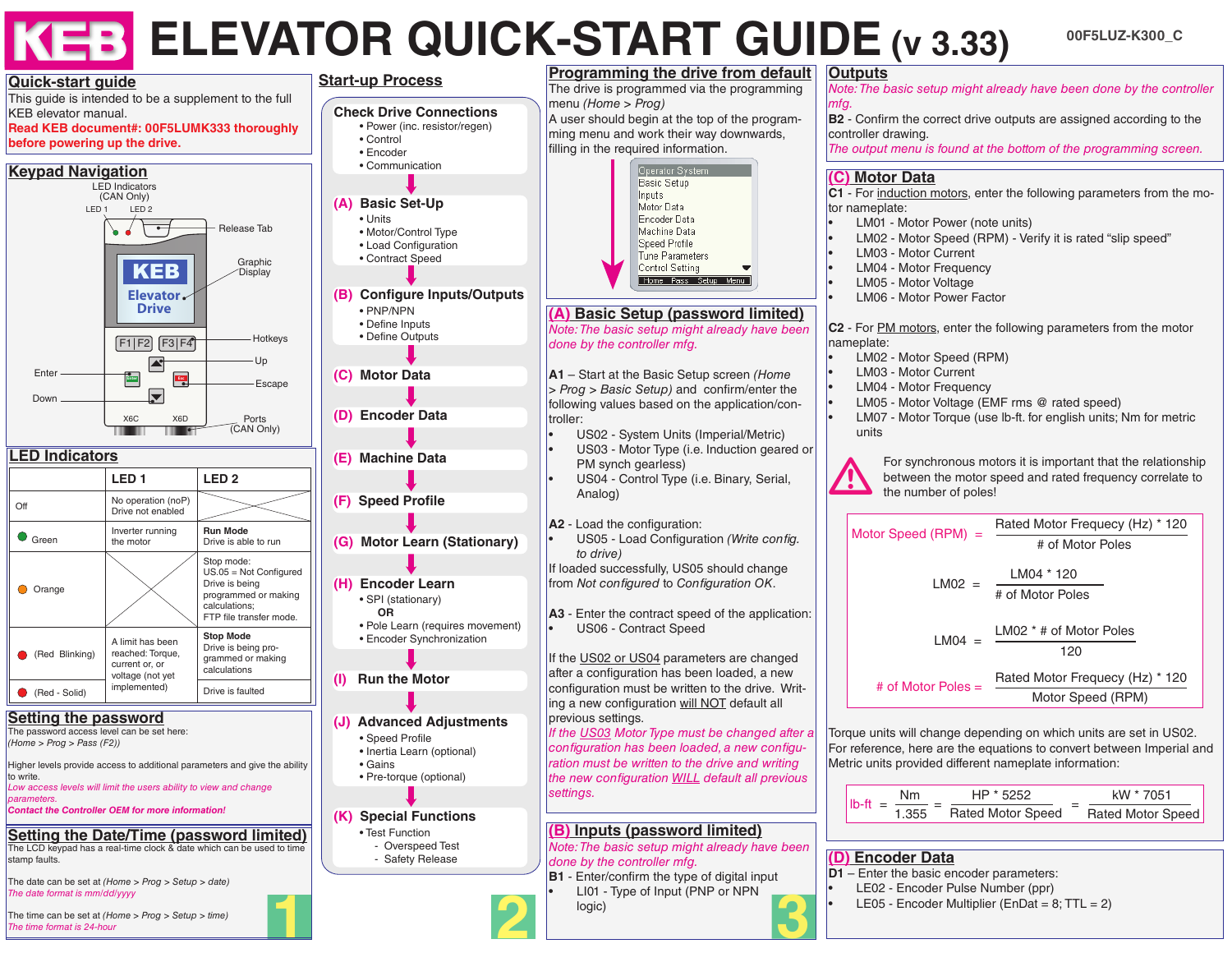### **(E) Machine Data**

- **E1** Enter the machine data:
- LN01 Sheave Diameter (use inches for english units; mm. for metric units)
- LN02 Gear Ratio (x:1); gearless applications  $\rightarrow$  x=1
- LN03 Roping Ratio (x:1)

*Incorrect setting of the machine data parameters may cause the elevator to run too fast or too slow or may incorrectly calculate the overspeed limit.*

# **(F) Speed Profile**

**F1** – Enter the speed control parameters (digital, binary, and positioning control only).

The speed commands in Analog and Serial speed control are dictated by the controller so these speed parameters will have no effect. However, in Analog speed control, the user must enter a High Speed setting which corresponds high speed to +10V.

Enter the following speed settings if applicable:

- LS01 Leveling Speed
- LS02 High Speed
- LS03 Inspection Speed
- LS04 Correction Speed
- LS05 Intermediate Speed 1
- LS06 Intermediate Speed 2
- LS07 Intermediate Speed 3

Note: The nomenclature of the speeds above are defined (as default) by KEB. However, the controller manufacturer may assign speeds differently (e.g. the controller manufacture may use Intermediate Speed 1 for High Speed). If the elevator does not move at the correct speed, verify which speed is selected and it's corresponding setting (Diag. screen #10). Also, verify whether the command speed and encoder speed match.

**F2** – To begin with, use the KEB defaults for the profile adjustments.

The KEB LCD operator can approximate all relevant profile parameters depending on the desired aggressiveness of the application (i.e. soft, medium, or hard profile). The adjustments can be made with:

- LS15 High Speed Profile
- LS16 One Floor Profile (Intermediate Speeds 1, 2)
- LS17 Emergency Profile (Intermediate Speed 3)

**F3** –Alternatively, if a user wants to customize the profile, they can adjust the different speed profiles based on the selected speed:



| <b>Speed Profile Parameters</b> |                             |                               |                           |                   |
|---------------------------------|-----------------------------|-------------------------------|---------------------------|-------------------|
|                                 | <b>High</b><br><b>Speed</b> | <b>Short Run</b><br>Int. 1, 2 | <b>Emergency</b><br>Int.3 | <b>Inspection</b> |
| Acceleration                    | <b>LS20</b>                 | <b>LS30</b>                   | <b>LS40</b>               | <b>LS50</b>       |
| <b>Start Jerk</b>               | <b>LS21</b>                 | <b>LS31</b>                   | <b>LS41</b>               | <b>LS51</b>       |
| <b>Accel Jerk</b>               | <b>LS22</b>                 | <b>LS32</b>                   | <b>LS42</b>               | <b>LS52</b>       |
| Deceleration / NTS              | <b>LS23</b>                 | <b>LS33</b>                   | <b>LS43</b>               | <b>LS53</b>       |
| Decel Jerk / NTS                | <b>LS24</b>                 | <b>LS34</b>                   | <b>LS44</b>               | <b>LS54</b>       |
| Stop Jerk / NTS                 | <b>LS25</b>                 | <b>LS35</b>                   | <b>LS45</b>               | <b>LS55</b>       |
| <b>Final Stop</b>               | LS43-45                     |                               |                           |                   |
| <b>ETS</b>                      |                             |                               | LS48-49                   |                   |
|                                 |                             |                               |                           |                   |

# **(G) Motor Learn**

# **G1** – Motor Learn

The Motor Learn function can be found under the Tune Parameters group from the Programming menu *(Home > Prog > Tune Parameters > LL01)*. Begin the procedure by setting:

• LL01 Motor Tuning = Start

Follow the instructions on the LCD screen. The user is instructed to: 1. Disable the brake

- 2. If the speed is generated by the controller (Analog or Serial), then set external speed command to zero
- 3. Press and hold inspection (speed + enable inputs) until completed

The process should take 2-5 minutes and will emit a high pitched noise while the drive measures various motor parameters.

The drive will confirm a successful motor learn, and LED 1 and 2 will flash If needed, reconnect the brake wire and return the controller command speed.

# **(H) Encoder Learn**

**H1** – Encoder Learn, *Induction Motors*

In applications with Induction Motors, the Encoder Synchronization function can be used to determine the correct A/B phasing of the encoder channels and whether the direction needs to be inverted for the correct direction of travel.

For Induction motors, the Encoder Synchronization can be adjusted at parameter LL07; Proceed to section H3 (IM only)

**H2** – Encoder Learn, *PM motors*

*When using PM motors, the encoder position/pole must be learned.*



*If at any time the physical relation between the motor shaft and encoder changes (i.e. encoder replaced, encoder slippage, etc.) the encoder position must be relearned.*

There are 2 functions available to determine the encoder pole position with PM machines:

**1.** SPI (Stationary Pole Identification) – This process is preferred and can learn the encoder position without movement (i.e. with ropes + brake set). **OR**

**2.** Encoder Pole Learn – Process requires sheave movement with little friction (i.e. unroped or balanced car) but can accurately determine encoder phasing. **5 6 7**

# **1.** SPI

To start the SPI Learn go to LL05 and follow the instructions on the LCD: • LL05 - SPI ("Start")

The user will be prompted to:

1. Disable the brake

 2. If the speed is generated by the controller (Analog or Serial), then set external speed command to zero

 3. Press and hold inspection (speed + enable inputs) until finished Upon successful learn, the pole position will be written to parameter LE06, and LED 1 and 2 will flash, re-connect brake before attempting the Encoder Synchronization, step H3 —> The drive will automatically go to step H3 to synchronize the encoder.

**2.** Encoder Pole Learn

This procedure requires relatively frictionless movement (i.e. unroped sheave or balanced load)

To begin the process, set Encoder Pole Learn to "START":

• LL06 - Encoder Pole Learn ("START")

The user will be prompted to:

 1. Press and hold the inspection (direction + enable inputs) until finished When the process is complete, the keypad will prompt the user to release the inspection command. The encoder position and A/B phasing information will be automatically written to parameters LL06 and LL03, respectively.

--> The drive will automatically go to step H3 to synchronize the encoder.

## **H3** – Encoder Synchronization

The Encoder Synchronization function can be used to determine the correct A/B phasing of the encoder channels and whether the direction needs to inverted for the correct direction of travel It should be done for both PM and IM applications. Begin the process by setting:

• LL07 - Encoder Synchronization to "START"

Then follow the directions on the keypad. The drive will iteratively run the elevator and swap the phasing and direction of the A/B channels as needed.

# **(I) Run The Motor**

At this point, the drive should be set up far enough to run reasonably well on inspection speed. The user should run the elevator in both the up/ down directions and monitor the current in the home/diagnostic screen.

- For a balanced car, the current should be reasonably low.
- For an empty car, the running current should be less than motor rated current in both directions.

If operation on inspection speed shows no issues, the next step is to run the elevator up to high speed.

Before this is done, there may be a few parameters which need adjustment:

• LC.30 - Maximum Torque (Default is 150%; Typical values are 200- 250%)



*Any time the motor data parameters are adjusted, the LC30 Maximum Torque will automatically re-calculate to 150%.* Any time the motor data parar<br>Maximum Torque will automat<br>**Run The Motor (at High Speed)** 

Now, the elevator should be able to run at high speed with no major issues. At this point, if the user is satisfied then no further adjustments may be needed to increase ride quality.



If further adjustments are needed, see **(J)** Advanced Adjustments.

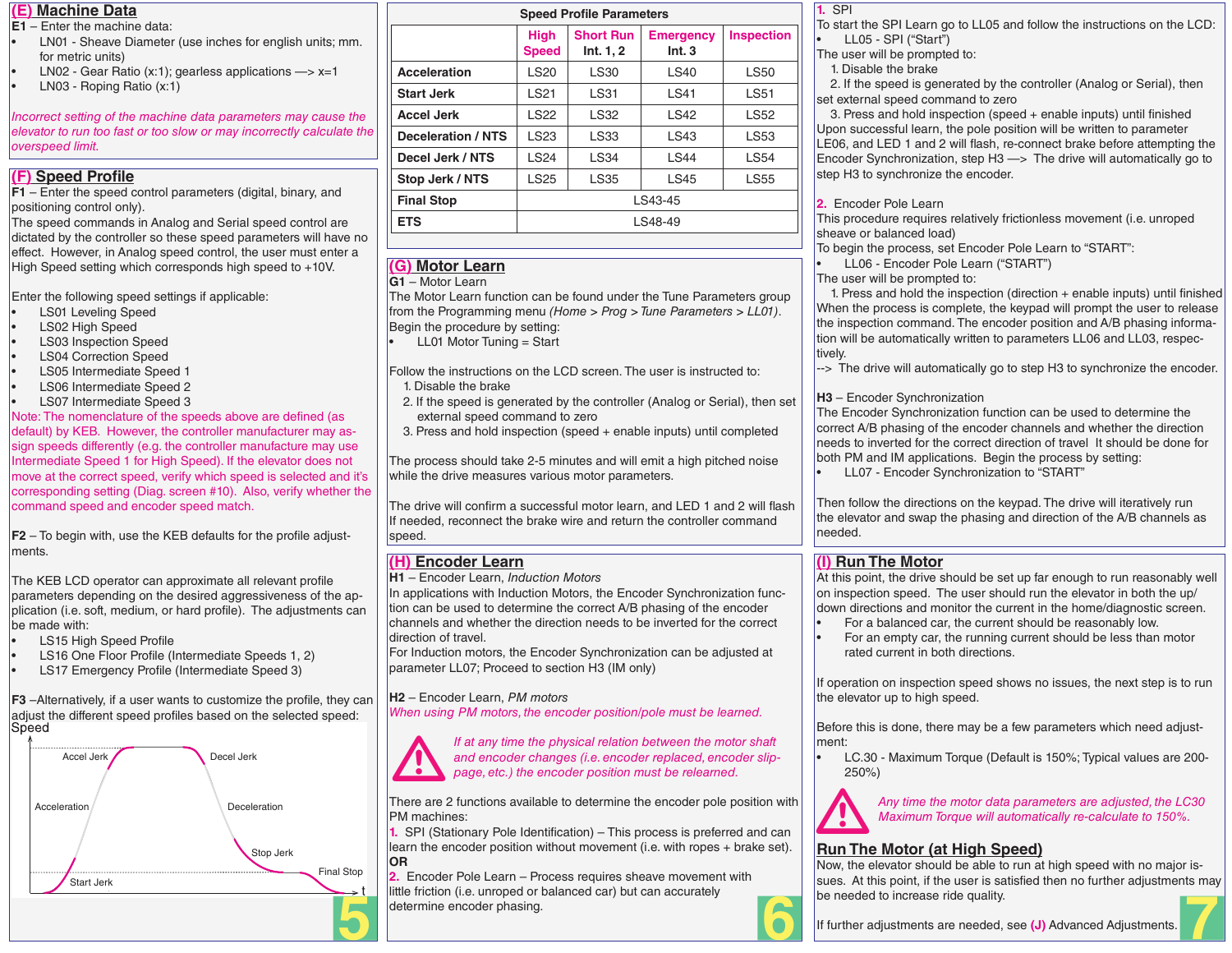#### **(J) Advanced Adjustments (Password limited)**

*J1 - Adjusting Accel/Decel rates -* See section F2 for more information. In general, higher values result in a hard/fast profile, while lower values give softer, slower transitions.



#### *J2 - Inertia Learn (FFTC)*

Feed Forward Torque Control (FFTC) reduces the dependence on speed feedback from the motor by predicting what the elevator system will do and providing the required torque. It is recommended for optimal control of dynamic applications.

#### **Process**

1. Get the car running at contract speed over multiple floors

 2. Balance the car and run on inspection to the middle of the hoistway. Monitor torque (Diag. screen #3) - the motor torque in the up and down direction should be equal but opposite in direction. If this is not the case, adjust the counterweights before proceeding.

 3. Run the car at high speed. For buildings with 12 floors or less, run the car from top to bottom. For taller buildings, run between at least 10 floors from the middle of the hoist way (5 above, 5 below). Make sure this measurement is done from the middle of the hoistway to account for rope compensation. Make sure the car reaches high speed! If not, lower the speed such that the car reaches a stable speed for 2 seconds.

- 4. Begin the process by setting:
- LL10 Inertia Learn ("START")

 5. Follow the directions on the keypad. After four runs, the drive will automatically calculate the inertia based on the averages.

#### *J3 - Gain Adjustment (in lieu of Inertia Learn)*

#### *Proportional Gain*

The proportional gain maintains general control and stability over the entire speed range. In general, it provides the magnitude of response. The proportional gains are split up into the 3 values:

- LC03 Acceleration and constant speed
- LC04 Deceleration
- LC05 Pretorque

Lower values (1000) may result in loose control and overshoot of the command speed as high speed is reached.



High values (10,000) can cause high frequency oscillation resulting in vibration or a buzzing sound in the motor.



#### *Integral Gain*

The integral gain is responsible for correcting long-term average error in speed as well as providing increased control and rigidity at lower speeds for starting and stopping. The integral gains are split into 3 values:

- LC08 Acceleration and constant speed
- LC09 Deceleration
- LC10 Pretorque

If the gains are too low, the actual speed will have difficulty tracking the command speed. The drive will not catch the load quickly or will have difficulty overcoming starting friction during takeoff

If the gains are too high there could be torque pulsations during accel, constant speed, or decel.

#### *Integral Gain Offset*

The integral offset gain values are effective only at low speeds. Values which are too low will cause the actual speed to lag the command speed. Values too high will cause vibration or steps at the final approach.

LC11 - KI Offset Acceleration

The offset acceleration gain will assist the motor in catching the load during starting - this setting is especially important for high efficiency geared or gearless applications.



LC12 - KI Offset Deceleration

The offset deceleration gain will assist the motor in tracking when coming into the floor



### *J4 - Pretorque Adjustment*

The drive's internal pretorque is a feature which can be used to minimize the rollback which may occur at brake pick without the need for an external load weighing device. (Pretorque is available when  $LCO1 =$ Closed Loop FOC or Closed Loop Synthetic Pretorque)



*Adjust the brake spring tension, brake voltage, and brake timing first. Note that it is often advantageous to use a lower spring tension and lower brake pick voltage in order to provide a softer lifting of the brake.*

#### **Adjustments**

- LT02 (Control Hold Off timer) Should be set such that it expires briefly before the brake is picked.
- LT03 (Speed Start Delay) Relates to the pretorque holding period before takeoff.
- LC05 (KP Speed Pretorque) Gains active during LT03 pretorque period.
- LC10 (KI Speed Pretorque) See LC05. Adjust higher for tighter control.



# **(K) Special Functions**

• LL15 - Overspeed Test

Allows the drive to run at a higher speed than the programmed contract speed for a single run in order to perform overspeed or governor tests. The speed at which the overspeed test will perform is set in LL16.

#### • LL17 - Safety Release

The safety release function turns off the acceleration jerk rates and raises the maximum torque limit for one run in order to drive an elevator car off the safeties.